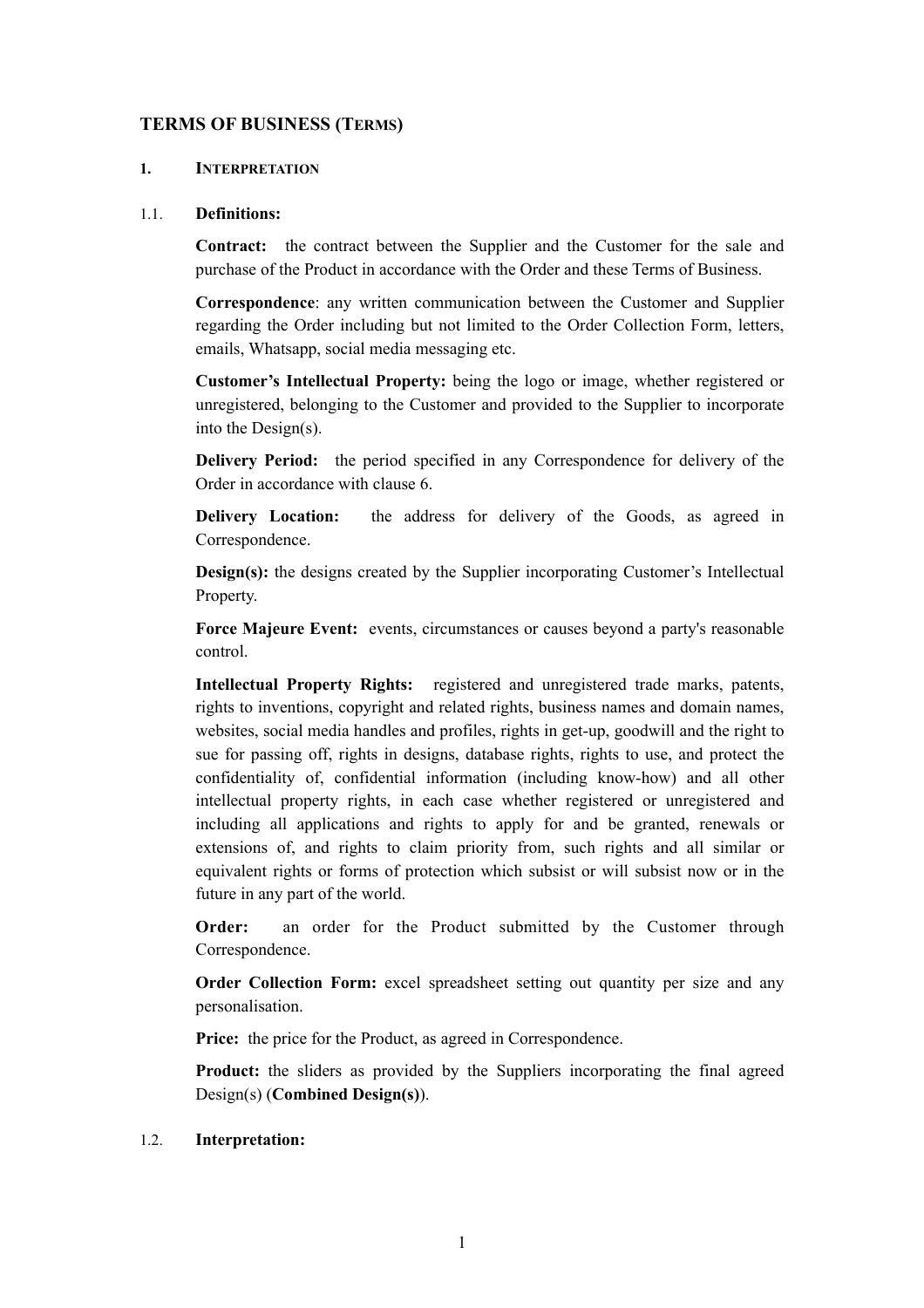- (a) a reference to a statute or statutory provision is a reference to such statute or provision as amended or re-enacted. A reference to a statute or statutory provision includes any subordinate legislation made under that statute or statutory provision, as amended or re-enacted;
- (b) any phrase introduced by the terms **including**, **include**, **in particular** or any similar expression shall be construed as illustrative and shall not limit the sense of the words preceding those terms; and
- (c) a reference to **writing** or **written** includes emails.

## **2. PRICE**

- 2.1. The Price of the Product excludes VAT and delivery costs, unless otherwise agreed in the Correspondence.
- 2.2. Prices in different countries and currencies may vary.
- 2.3. The Price shall be calculated in accordance with the Supplier's scale of charges and communicated to the Customer through the Correspondence.
- 2.4. The Customer shall pay any applicable VAT to the Supplier on receipt of a valid VAT invoice.

## **3. PAYMENT**

- 3.1. The Customer agrees to provide accurate and up-to-date payment information at the time of ordering the Product.
- 3.2. The Customer shall pay all invoices:
	- (a) in full without deduction or set-off, in cleared funds;
	- (b) within the time period set out in the Order or where no time frame is indicated or otherwise agreed by the parties, 30 days of the date of each invoice; and
	- (c) to the bank account nominated by the Supplier.
- 3.3. Time of payment is of the essence. Where sums due under these Terms are not paid in full by the due date:
	- (a) the Supplier may, without limiting its other rights, charge interest on such sums at 4% a year above the base rate of the Bank of England from time to time in force, and

## **INTEREST SHALL ACCRUE ON A DAILY BASIS AND APPLY FROM THE DUE DATE FOR PAYMENT UNTIL ACTUAL PAYMENT IN FULL, WHETHER BEFORE OR AFTER JUDGMENT.**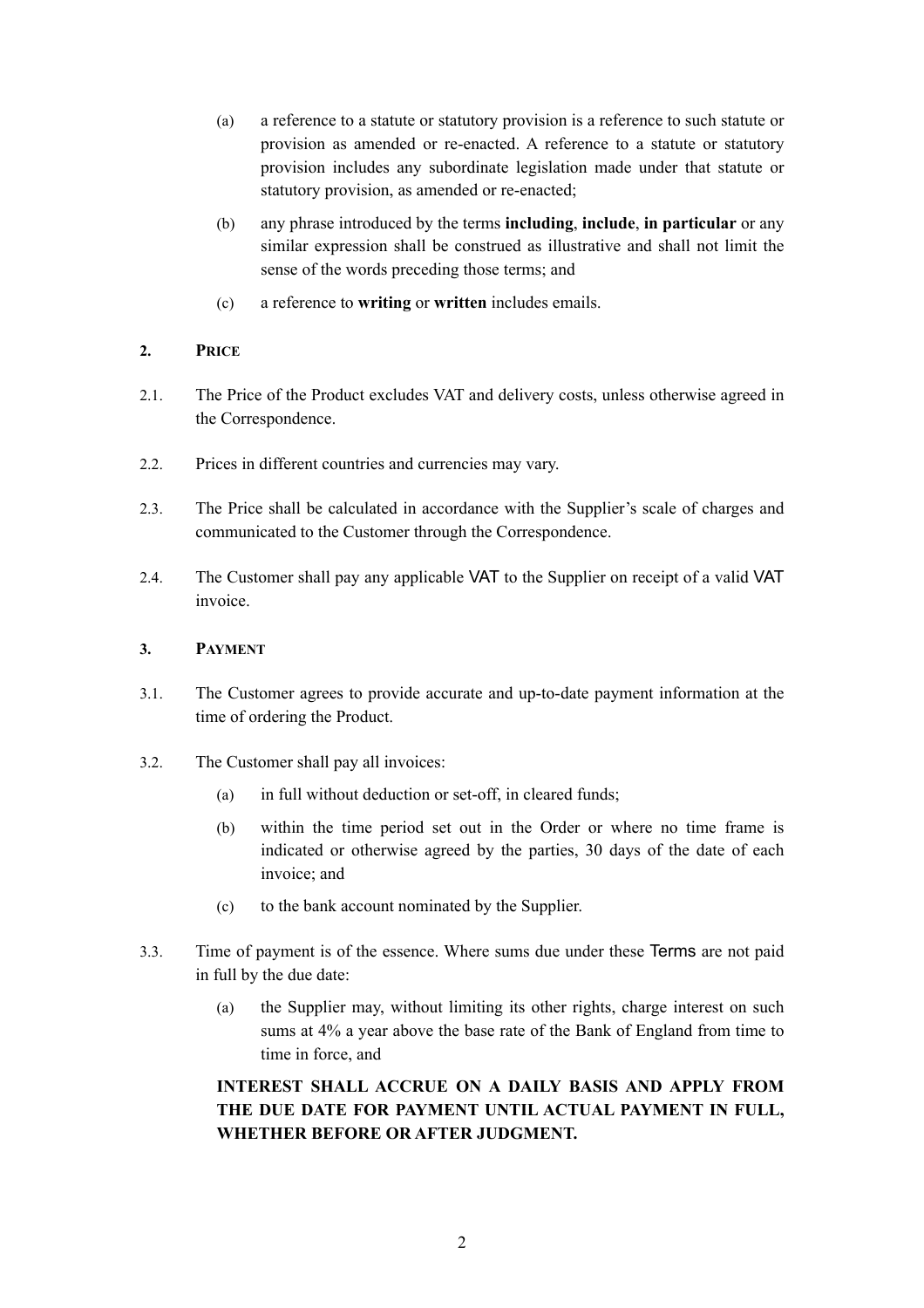## **4. ORDERS**

- 4.1. After confirming an Order, the Supplier shall as soon as is practicable inform the Customer of the Supplier's estimated Delivery Period for the Order in the Correspondence.
- 4.2. The Customer is responsible for ensuring that any information regarding the Order in the Correspondence is complete and accurate, including but not limited to delivery details. The Customer shall give the Supplier all necessary information that the Supplier reasonably requires in order to fulfil each Order.

## **5. THE PRODUCTS**

- 5.1. Any samples, drawings, descriptive matter, or advertising produced by the Supplier and any descriptions or illustrations contained in the Supplier's advertising or the Correspondence are produced for the sole purpose of giving an approximate idea of the Products described in them. They shall not form part of these Terms or have any contractual force.
- 5.2. The Customer acknowledges that there may be colour variations or discrepancies between any descriptions or illustrations in the Supplier's advertising or the Correspondence and the Product and in the event of such variation or discrepancy the Product will not be considered as faulty under Clause 13.3.
- 5.3. The Customer is responsible for choosing the correct shoe size from the size chart provided by the Supplier in the Correspondence or as appears on the Supplier's website, and the Supplier holds no liability for incorrectly selected shoe sizes.

## **6. DELIVERY**

- 6.1. The Supplier shall endeavour to deliver the Order to the Delivery Location on the relevant Delivery Period.
- 6.2. Delivery is completed on the completion of unloading of the Order at the Delivery Location.
- 6.3. Delivery Periods are approximate only, and the time of delivery is not of the essence. The Supplier shall not be liable for any delay in delivery of any Order that is caused by:
	- (a) a Force Majeure Event; or
	- (b) the Customer's failure to provide the Supplier with adequate delivery instructions or any other instructions that are relevant to the supply of the Product.
- 6.4. If the Supplier fails to deliver the Order by the relevant Delivery Period, its liability shall be limited to the costs and expenses incurred by the Customer in obtaining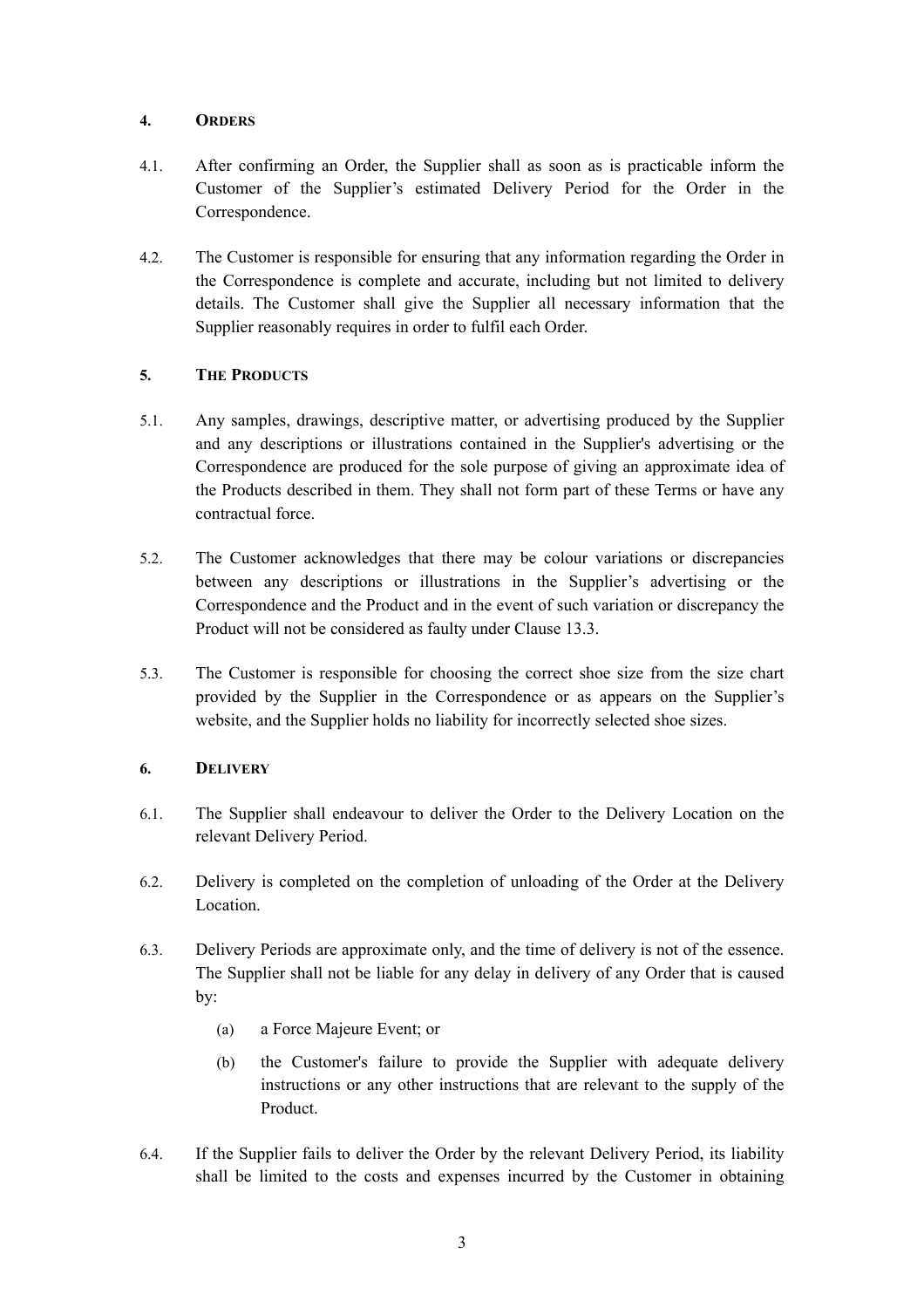replacement goods of similar description and quality in the cheapest market available, less the Price of the Order. The Supplier shall have no liability for any failure to deliver the Order to the extent that such failure is caused by:

- (a) a Force Majeure Event; or
- (b) the Customer's failure to provide the Supplier with adequate delivery instructions, or failure to accept delivery or any other instructions that are relevant to the supply of the Goods.

#### **7. TITLE AND RISK**

- 7.1. Risk in the Product shall pass to the Customer on Delivery.
- 7.2. Title to the Product shall only pass to the Customer once the Supplier receives payment in full (in cash or cleared funds) for them.

#### **8. INDEMNITY AND INSURANCE**

- 8.1. The Customer shall indemnify, and keep indemnified, the Supplier from and against any losses, damages, liability, costs (including legal fees) and expenses incurred by the Supplier as a result of or in connection with the Customer's breach of any of the Customer's obligations under the Contract.
- 8.2. The Customer shall indemnify, and keep indemnified, the Supplier from and against any claims regarding the correct ownership in the Customer's Intellectual Property or infringement or allegations of infringement of third party intellectual property rights based on the Customer's Intellectual Property.

## **9. LIMITATION OF LIABILITY**

- <span id="page-3-0"></span>9.1. Nothing in the Contract shall limit or exclude the Supplier's liability for:
	- (a) death or personal injury caused by its negligence, or the negligence of its employees, agents or subcontractors (as applicable);
	- (b) fraud or fraudulent misrepresentation; or
	- (c) any matter in respect of which it would be unlawful for the Supplier to exclude or restrict liability.
- 9.2. Subject to clause [9.1](#page-3-0):
	- (a) the Supplier shall not be liable to the Customer, whether in contract, tort (including negligence), breach of statutory duty, or otherwise, for any loss of profit, or any indirect or consequential loss arising under or in connection with the Contract; and
	- (b) the Supplier's total liability to the Customer for all other losses arising under or in connection with the Contract, whether in contract, tort (including negligence), breach of statutory duty, or otherwise, shall be limited to the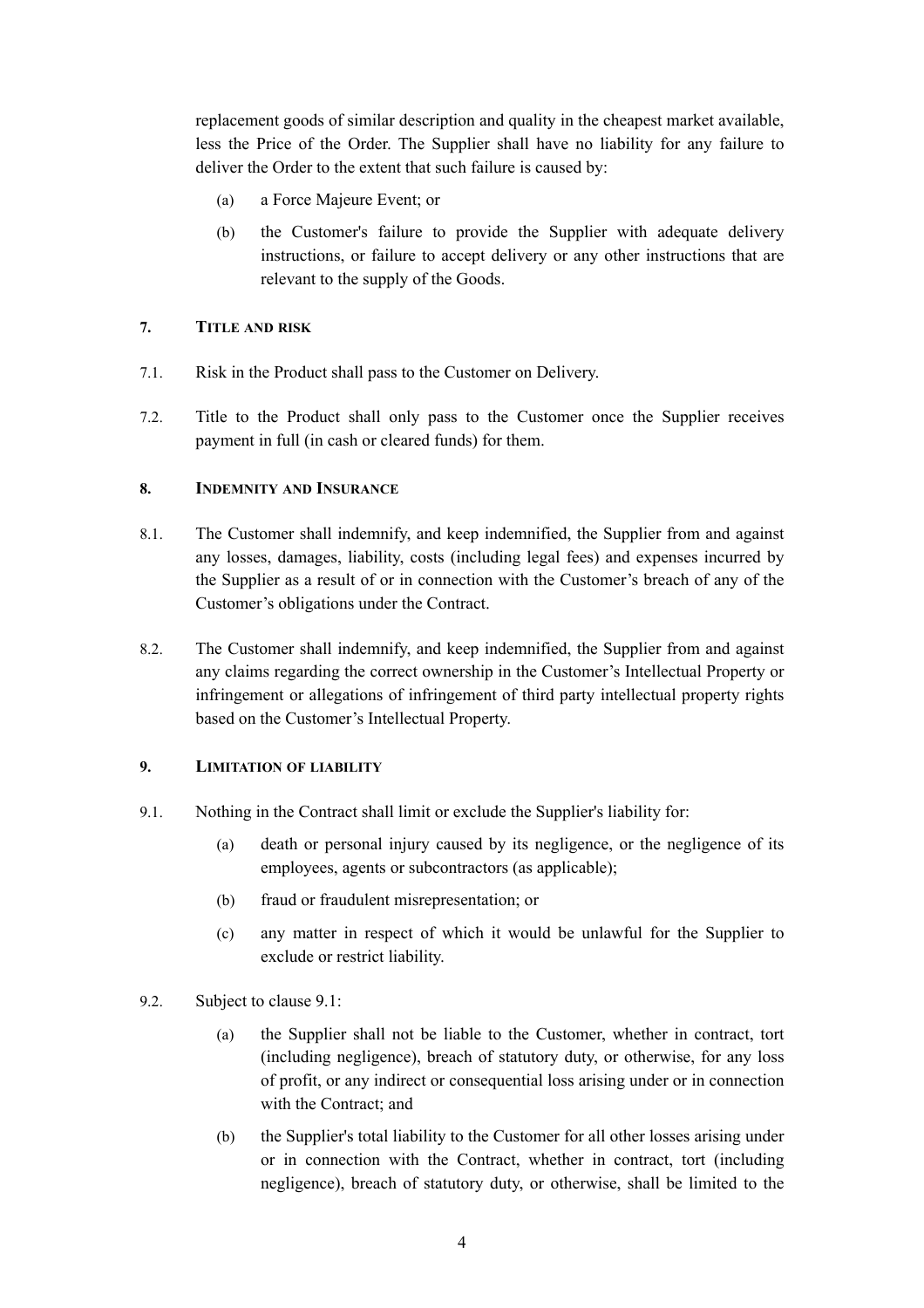total sums paid and/or payable by the Customer for the Order under the Contract.

#### **10. INTELLECTUAL PROPERTY RIGHTS**

- 10.1. Subject to 10.2, the Supplier is and shall remain the owner of all Intellectual Property Rights within the Designs as created by the Supplier and provided to the Customer.
- 10.2. The Customer retains all rights in the Customer's Intellectual Property.
- 10.3. The Customer grants the Supplier with permission to use and reproduce the Customer's Intellectual Property as requested by the Customer in order to (i) incorporate it into and create the Designs; (ii) use the final agreed Design(s) "**Combined Design(s)**" in the manufacture of the Products set out in the Order.
- 10.4. The Customer warrants that he has the right to grant the permission in Clause 10.3 above.

#### **11. CONFIDENTIALITY**

- 11.1. Any Designs not used within the Product or other intellectual property belonging to the Supplier, and disclosed to the Customer, are confidential and the Customer shall not disclose this information to any third party.
- 11.2. Any details or information disclosed or discussed within the Correspondence in confidential to that Order and shall not be disclosed by either party without written consent from the other.

## **12. USE OF THE DESIGNS**

12.1. The Customer shall have no right to use any of the Designs (including the Combined Design(s)) as created by the Supplier without the express written consent of the Supplier.

# **FOR THE AVOIDANCE OF DOUBT THE CUSTOMER SHALL HAVE NO RIGHT TO USE ANY OF THE DESIGNS (INCLUDING THE COMBINED DESIGN(S)) ON OR IN RESPECT OF ANY PRODUCT OR SERVICES UNLESS OTHERWISE AGREED BY THE SUPPLIER.**

12.2. The Customer agrees to only use the Product for personal and/or internal business use (not for resale, distribution or commercial purposes) unless otherwise agreed by the Supplier within the Correspondence.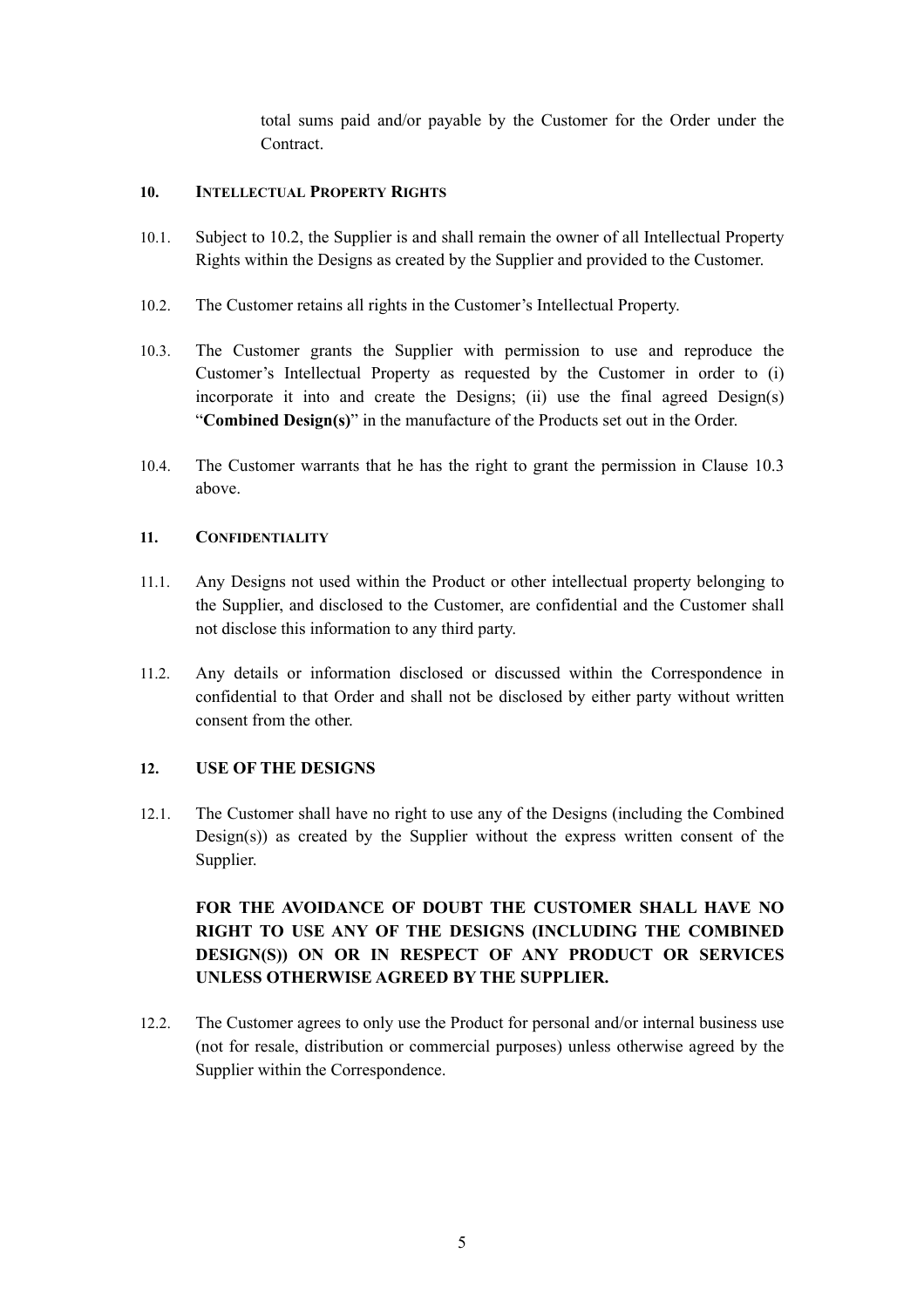#### **13. TERMINATION**

- 13.1. Notwithstanding Clause 13.3 below, due to the customised nature of the Product the Customer cannot terminate the Order once confirmed, unless otherwise agreed by the Supplier.
- 13.2. The Supplier will provide a full refund should the Supplier agree to terminate the Order.
- 13.3. The Customer may request a refund for the Order once the Product has been made if the Product is faulty.
- 13.4. Any successful termination of the Order shall include an immediate termination of the permission granted in Clause 10.3.

#### **14. ENTIRE CONTRACT**

14.1. These Terms and the Correspondence shall together make up the entirety of the Contract between the Supplier and the Customer.

#### **15. GENERAL**

- 15.1. **Force majeure.** The Supplier shall not be in breach of these Terms of Business nor liable for delay in performing, or failure to perform, any of its obligations under the Contract if such delay or failure result from a Force Majeure Event. If the period of delay or non-performance continues for eight weeks from the end of the Delivery Period, either party may terminate the Order by giving 7 days' written notice to the Customer.
- 15.2. **Severance.** If any provision or part-provision of these Terms of Business is or becomes invalid, illegal or unenforceable, it shall be deemed modified to the minimum extent necessary to make it valid, legal and enforceable. If such modification is not possible, the relevant provision or part-provision shall be deemed deleted. Any modification to or deletion of a provision or part-provision under this clause shall not affect the validity and enforceability of the rest of the Contract.
- 15.3. **Notices.** Any notice or other communication given to a party under or in connection with the Contract shall be in writing, addressed to that party at its registered office or such other address as that party may have specified to the other party in writing in accordance with this clause, and shall be sent by pre-paid first class post or email.
- 15.4. **Governing law.** These Terms of Business, and any dispute or claim arising out of or in connection with it or its subject matter or formation (including non-contractual disputes or claims), shall be governed by, and construed in accordance with the law of England.